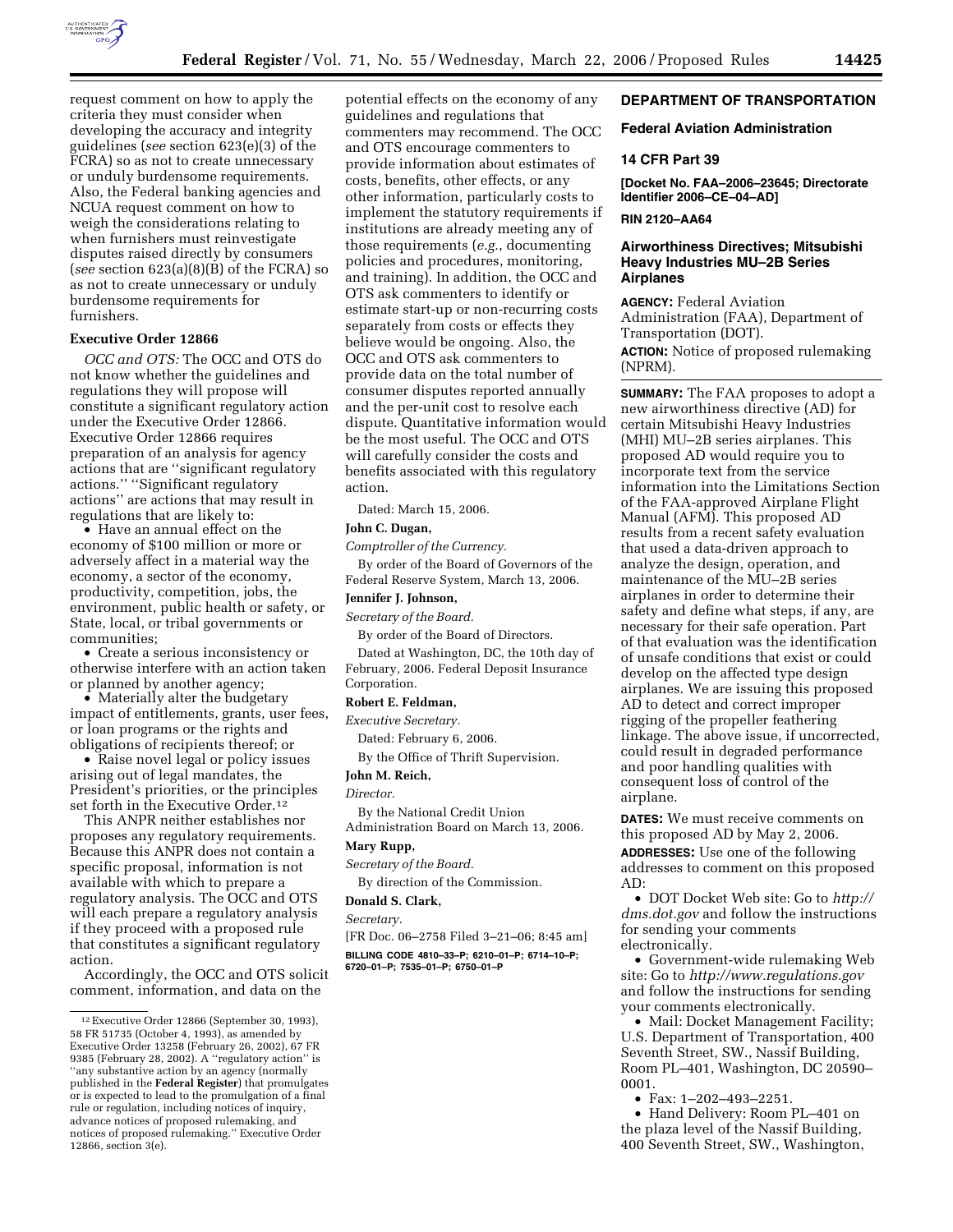DC, between 9 a.m. and 5 p.m., Monday through Friday, except Federal holidays.

Contact Mitsubishi Heavy Industries, Ltd., 4951 Airport Parkway, Suite 800, Addison, Texas 75001; telephone: 972– 934–5480; facsimile: 972–934–5488 for the service information identified in this proposed AD.

You may examine the comments on this proposed AD in the AD docket on the Internet at *http://dms.dot.gov.* 

**FOR FURTHER INFORMATION CONTACT:** Rao Edupuganti, Aerospace Engineer, ASW– 150, Fort Worth Aircraft Certification Office, 2601 Meacham Blvd., Fort Worth, Texas 76193; telephone (817) 222–5284; fax (817) 222–5960. **SUPPLEMENTARY INFORMATION:** 

### **Comments Invited**

We invite you to send any written relevant data, views, or arguments regarding this proposal. Send your comments to an address listed under **ADDRESSES**. Include the docket number, ''FAA–2006–23645; Directorate Identifier 2006–CE–04–AD'' at the beginning of your comments. We specifically invite comments on the overall regulatory, economic, environmental, and energy aspects of the proposed AD. We will consider all comments received by the closing date and may amend the proposed AD in light of those comments.

We will post all comments we receive, without change, to *http:// dms.dot.gov*, including any personal information you provide. We will also post a report summarizing each substantive verbal contact with FAA personnel concerning this proposed rulemaking. Using the search function of the DOT docket Web site, anyone can find and read the comments received into any of our dockets, including the name of the individual who sent the comment (or signed the comment on behalf of an association, business, labor union, etc.). You may review the DOT's complete Privacy Act Statement in the **Federal Register** published on April 11, 2000 (65 FR 19477–78) or you may visit *http://dms.dot.gov.* 

# **Discussion**

Recent accidents and the service history of the Mitsubishi MU–2B series airplanes prompted FAA to conduct an MU–2B Safety Evaluation. This evaluation used a data-driven approach to analyze the design, operation, and

maintenance of the MU–2B series airplanes in order to determine their safety and define what steps, if any, are necessary for their safe operation.

The safety evaluation provided an indepth review and analysis of MU–2B accidents, incidents, safety data, pilot training requirements, engine reliability, and commercial operations. In conducting this evaluation, the team employed new analysis tools that provided a much more detailed root cause analysis of the MU–2B problems than was previously possible.

Part of that evaluation was the identification of unsafe conditions that exist or could develop on the affected type design airplanes. Field reports indicate an unsafe condition of improper rigging and/or adjustment of the propeller feathering linkage. Service centers found the unsafe condition during inspections. Incorrect adjustment of the feathering linkage could result in the linkage not pulling the feather valve far enough for the feathering system to function as designed. In the event of a negative torque sensing (NTS) failure, coupled with incorrect adjustment of the feathering linkage, an inability to feather the propeller could result in asymmetric drag and control difficulties that are outside of the operational envelope of the aircraft.

This condition, if not corrected, could result in degraded performance and poor handling qualities with consequent loss of control of the airplane.

#### **Relevant Service Information**

We have reviewed the following Mitsubishi Heavy Industries, Ltd. service information:

• Service Bulletin No. 229, dated February 20, 1996; and

• Service Bulletin No. 090/76–003, dated January 22, 1997.

The service information describes procedures for inspecting the feather valve and linkage function.

## **Foreign Airworthiness Authority Information**

The MU–2B series airplane was initially certificated in 1965 and again in 1976 under two separate type certificates that consist of basically the same type design. Japan is the State of Design for TC No. A2PC, and the United States is the State of Design for TC No. A10SW. The affected models are as follows (where models are duplicated,

specific serial numbers are specified in the individual TCs):

| Type cer-<br>tificate | Affected models                                                                                                                                                                                              |  |
|-----------------------|--------------------------------------------------------------------------------------------------------------------------------------------------------------------------------------------------------------|--|
| A10SW<br>$A$ 2 $PC$   | MU-2B-25. MU-2B-26. MU-<br>2B-26A, MU-2B-35, MU-2B-<br>36. MU-2B-36A. MU-2B-40.<br>and $MU-2B-60$ .<br>MU-2B, MU-2B-10, MU-2B-<br>15, MU-2B-20, MU-2B-25,<br>MU-2B-26. MU-2B-30. MU-<br>2B-35, and MU-2B-36. |  |

The Japan Civil Aviation Bureau, the airworthiness authority for Japan, issued Japanese AD No. TCD 4379–96, dated February 20, 1996, to ensure the continued airworthiness of the airplanes in Japan.

## **FAA's Determination and Requirements of the Proposed AD**

We are proposing this AD to address an unsafe condition that we determined is likely to exist or develop on other products of this same type design. The proposed AD would require you to incorporate information from the service bulletins into the Limitations Section of the FAA-approved AFM.

The Agency is committed to updating the aviation community of expected costs associated with the MU–2B series airplane safety evaluation conducted in 2005. As a result of that commitment, the accumulating expected costs of all ADs related to the MU–2B series airplane safety evaluation may be found in the Final Report section at the following Web site: *http://www.faa.gov/ aircraft/air*\_*cert/design*\_*approvals/ small*\_*airplanes/cos/ mu2*\_*foia*\_*reading*\_*library/.* 

# **Differences Between the Proposed AD and Service Information**

The compliance time in the proposed AD is different from the compliance times in the service information, and the proposed AD requires the insertion of text into the Limitations Section of the AFM. The requirements of the proposed AD, if adopted as a final rule, would take precedence over the provisions in the service information.

#### **Costs of Compliance**

We estimate that this proposed AD affects 397 airplanes in the U.S. registry. We estimate the following costs to accomplish the proposed inspection:

| Labor cost | Parts cost         | Total cost per<br>airplane | Total cost on<br>U.S. operators |
|------------|--------------------|----------------------------|---------------------------------|
|            | Not applicable<br> | \$80                       | \$31,760                        |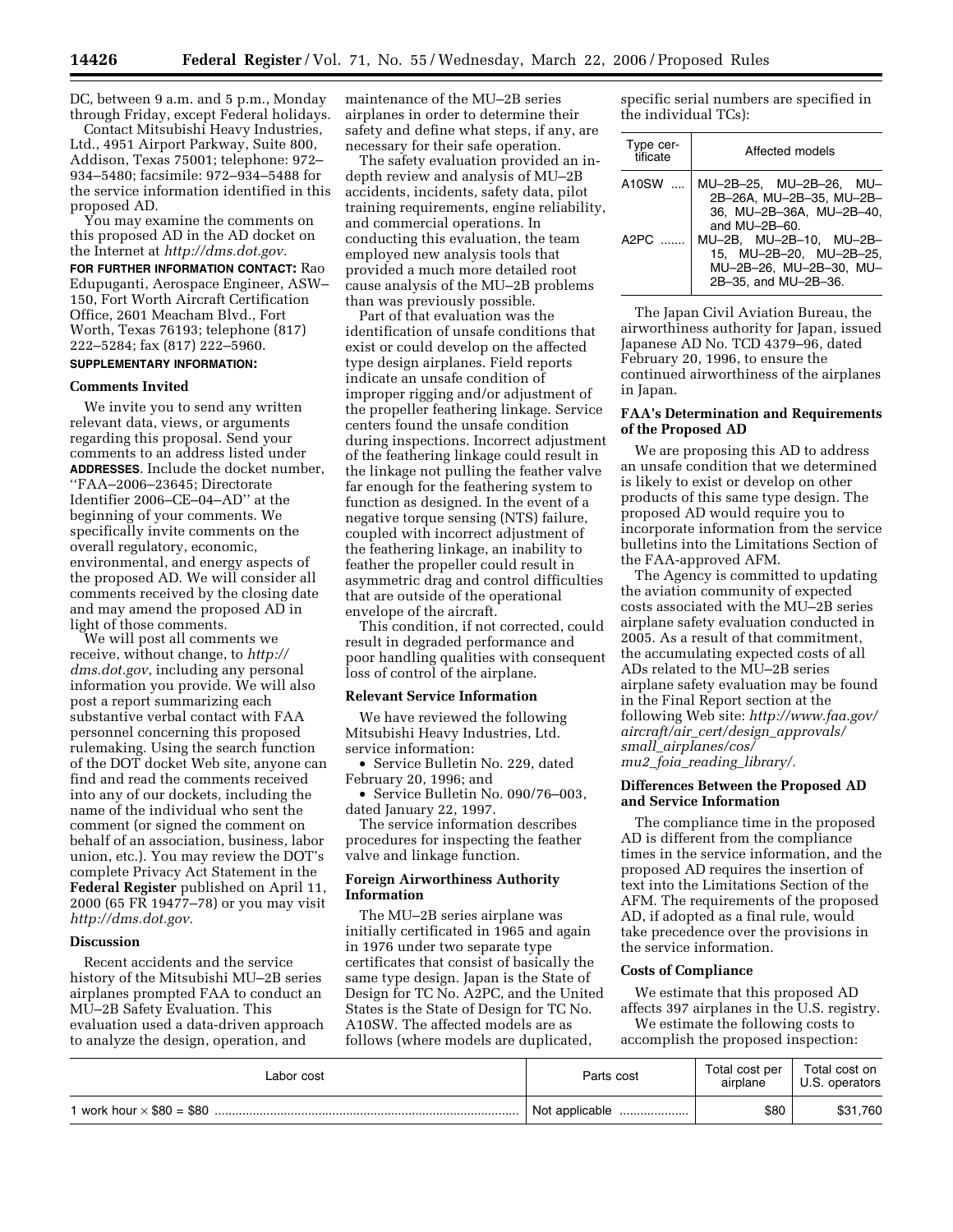## **Authority for This Rulemaking**

Title 49 of the United States Code specifies the FAA's authority to issue rules on aviation safety. Subtitle I, Section 106, describes the authority of the FAA Administrator. Subtitle VII, Aviation Programs, describes in more detail the scope of the Agency's authority.

We are issuing this rulemaking under the authority described in Subtitle VII, Part A, Subpart III, Section 44701, ''General requirements.'' Under that section, Congress charges the FAA with promoting safe flight of civil aircraft in air commerce by prescribing regulations for practices, methods, and procedures the Administrator finds necessary for safety in air commerce. This regulation is within the scope of that authority because it addresses an unsafe condition that is likely to exist or develop on products identified in this rulemaking action.

## **Regulatory Findings**

We have determined that this proposed AD would not have federalism implications under Executive Order 13132. This proposed AD would not have a substantial direct effect on the States, on the relationship between the national Government and the States, or on the distribution of power and responsibilities among the various levels of government.

For the reasons discussed above, I certify that the proposed regulation:

1. Is not a ''significant regulatory action'' under Executive Order 12866; 2. Is not a ''significant rule'' under the DOT Regulatory Policies and Procedures (44 FR 11034, February 26, 1979); and

3. Will not have a significant economic impact, positive or negative, on a substantial number of small entities under the criteria of the Regulatory Flexibility Act.

We prepared a regulatory evaluation of the estimated costs to comply with this proposed AD. See the **ADDRESSES** section for a location to examine the regulatory evaluation.

## **Examining the Dockets**

You may examine the docket that contains the proposal, any comments received and any final disposition on the Internet at *http://dms.dot.gov*, or in person at the DOT Docket Offices between 9 a.m. and 5 p.m., Monday through Friday, except Federal holidays. The Docket Office (telephone 1–800– 647–5227) is located on the plaza level of the Department of Transportation NASSIF Building at the street address stated in **ADDRESSES**. Comments will be available in the AD docket shortly after the Docket Management Facility receives them.

### **List of Subjects in 14 CFR Part 39**

Air transportation, Aircraft, Aviation safety, Safety.

### **The Proposed Amendment**

Accordingly, under the authority delegated to me by the Administrator, the Federal Aviation Administration proposes to amend 14 CFR part 39 as follows:

# **PART 39—AIRWORTHINESS DIRECTIVES**

1. The authority citation for part 39 continues to read as follows:

**Authority:** 49 U.S.C. 106(g), 40113, 44701.

# **§ 39.13 [Amended]**

2. The FAA amends § 39.13 by adding the following new airworthiness directive:

**Mitsubishi Heavy Industries:** Docket No. FAA–2006–23645; Directorate Identifier 2006–CE–04–AD.

### **Comments Due Date**

(a) The Federal Aviation Administration (FAA) must receive comments on this proposed airworthiness directive (AD) action by May 2, 2006.

## **Affected ADs**

(b) None.

#### **Applicability**

(c) This AD affects the following airplane models and serial numbers that are certificated in any category:

| Type certifi-<br>cate                  | Models                                                                                     | Serial Nos.                                                                                                                                 |
|----------------------------------------|--------------------------------------------------------------------------------------------|---------------------------------------------------------------------------------------------------------------------------------------------|
| $(1)$ A2PC                             | MU-2B, MU-2B-10, MU-2B-15, MU-2B-20, MU-2B-25, and<br>MU–2B–26.                            | 008 through 312, 314 through 320, and 322 through 347.                                                                                      |
| (2) A2PC<br>$(3)$ A10SW<br>$(4)$ A10SW | MU-2B-25, MU-2B-26, MU-2B-26A, and MU-2B-40<br>MU-2B-35, MU-2B-36, MU-2B-36A, and MU-2B-60 | 501 through 651, 653 through 660, and 662 through 696.<br>313SA, 321SA, and 348SA through 459SA.<br>652SA, 661SA, and 697SA through 1569SA. |

## **Unsafe Condition**

(d) This AD results from a recent safety evaluation that used a data-driven approach to analyze the design, operation, and maintenance of the MU–2B series airplanes in order to determine their safety and define what steps, if any, are necessary for their safe

operation. Part of that evaluation was the identification of unsafe conditions that exist or could develop on the affected type design airplanes. The actions specified in this AD are intended to detect and correct improper rigging of the propeller feathering linkage. The above issue if uncorrected could result

in degraded performance and poor handling qualities with consequent loss of control of the airplane.

#### **Compliance**

(e) To address this problem, you must do the following:

| Actions                                                                                                                                                                                                                                                                                                                                                                                                                                                                           | Compliance                                                                 | Procedures                                                                                                                                                                                                                                                                                                                                                                                                                               |
|-----------------------------------------------------------------------------------------------------------------------------------------------------------------------------------------------------------------------------------------------------------------------------------------------------------------------------------------------------------------------------------------------------------------------------------------------------------------------------------|----------------------------------------------------------------------------|------------------------------------------------------------------------------------------------------------------------------------------------------------------------------------------------------------------------------------------------------------------------------------------------------------------------------------------------------------------------------------------------------------------------------------------|
| Incorporate the following information into the<br>Limitations Section of the FAA-approved Air-<br>plane Flight Manual (AFM):<br>(1) For airplanes listed in Type Certificate<br>No. A2PC insert pages 3 and 4 from<br>Mitsubishi Heavy Industries (MHI) MU-2<br>Service Bulletin No. 229, dated February<br>20.1996.<br>(2) For airplanes listed in Type Certificate<br>No. A10SW insert page 3 of 3 from MHI<br>MU-2 Service Bulletin No. 090/76-003.<br>dated January 22, 1997. | Within 100 hours time-in-service after the ef-<br>fective date of this AD. | The owner/operator holding at least a private<br>pilot certificate as authorized by section<br>43.7 of the Federal Aviation Regulations<br>(14 CFR 43.7) may insert the information<br>into the AFM as specified in paragraph (e)<br>of this AD. Make an entry into the aircraft<br>records showing compliance with this por-<br>tion of the AD in accordance with section<br>43.9 of the Federal Aviation Regulations<br>(14 CFR 43.9). |